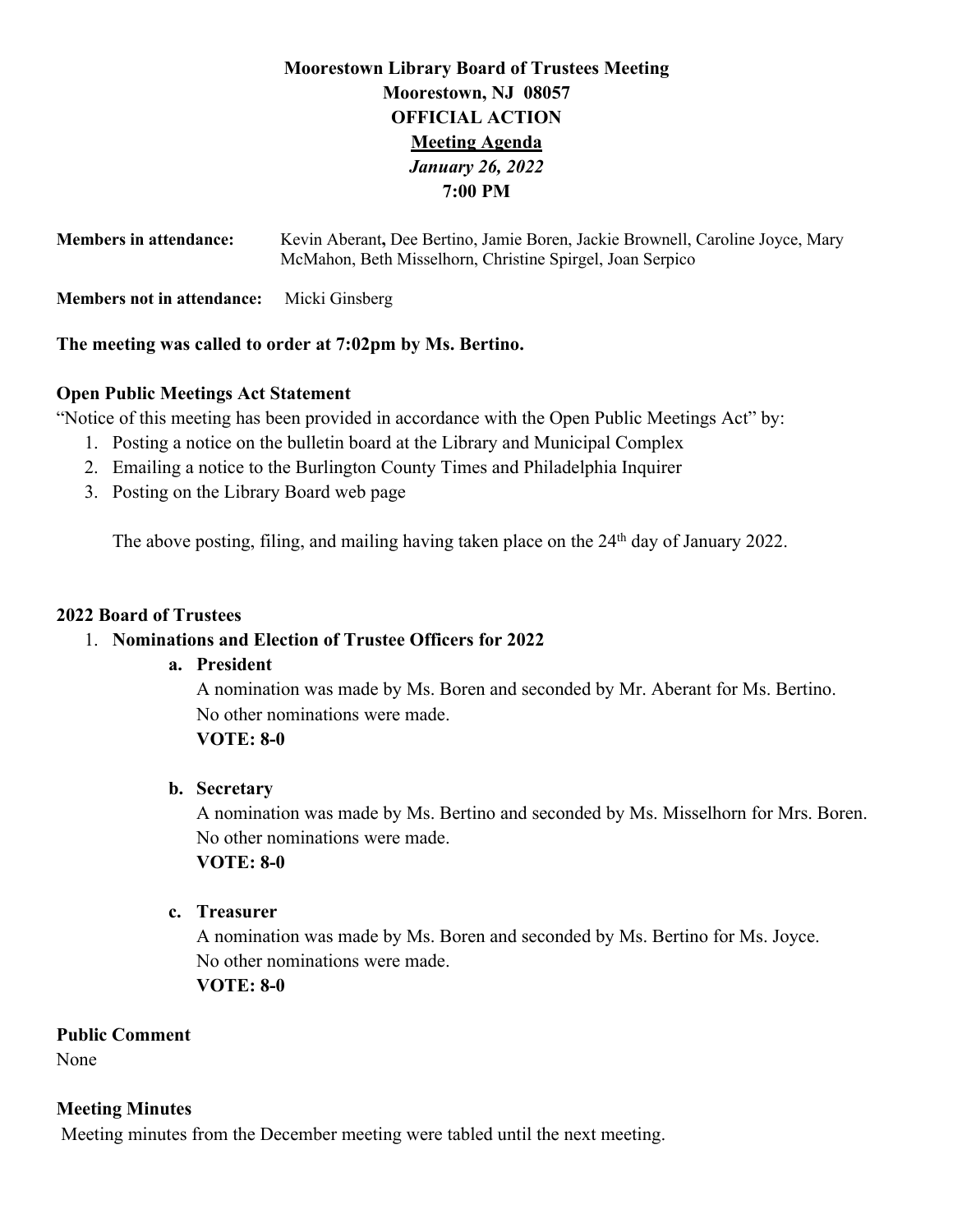## **Financial Discussions**

#### **1. Cash Disbursements Analysis Report**

A motion was made by Mr. Aberant and seconded Ms. McMahon to approve the Cash Disbursements Analysis Report. **VOTE: 8 – 0** 

#### **2. Cash Receipts Analysis Report**

A motion was made by Mr. Aberant and seconded by Ms. McMahon to approve the Cash Receipts Analysis Report. **VOTE: 8 – 0** 

#### **3. 2021 Year End Budget Statement**

A motion was made by Mr. Aberant and seconded by Ms. Boren to approve the 2021 Year End Budget Budget Statement.

**VOTE: 8 – 0** 

#### **4. Invoices in Excess of \$2,000.00**

1. A motion was made by Mr. Aberant and seconded by Ms. Joyce to approve an invoice from Corporate Facilities of NJ for \$2,614.98 for office furniture and installation for Adult and Youth Services office. (Preapproved Oct 27, 2021)

## **VOTE: 8 -0**

2. A motion was made by Mr. Aberant and seconded by Ms. McMahon to approve an invoice from Corporate Facilities of NJ for \$2,407.19 for storage furniture and installation in IT Lab. (Preapproved Oct 27, 2021)

## **VOTE: 8 – 0**

2. A motion was made by Mr. Aberant and seconded by Ms. Joyce to approve an invoice for \$13,812.96 from Dell Marketing for 12 computers and monitors. (Preapproved Oct 27, 2021)

## **VOTE: 8 – 0**

#### 3. **Bequests and Donations 2021 Final Report**

A motion was made by Mr. Aberant and seconded by Ms. Misselhorn to approve the Bequests and Donations 2021 Final Report.

**VOTE: 8 – 0**

## **Directors Report**

See Attached.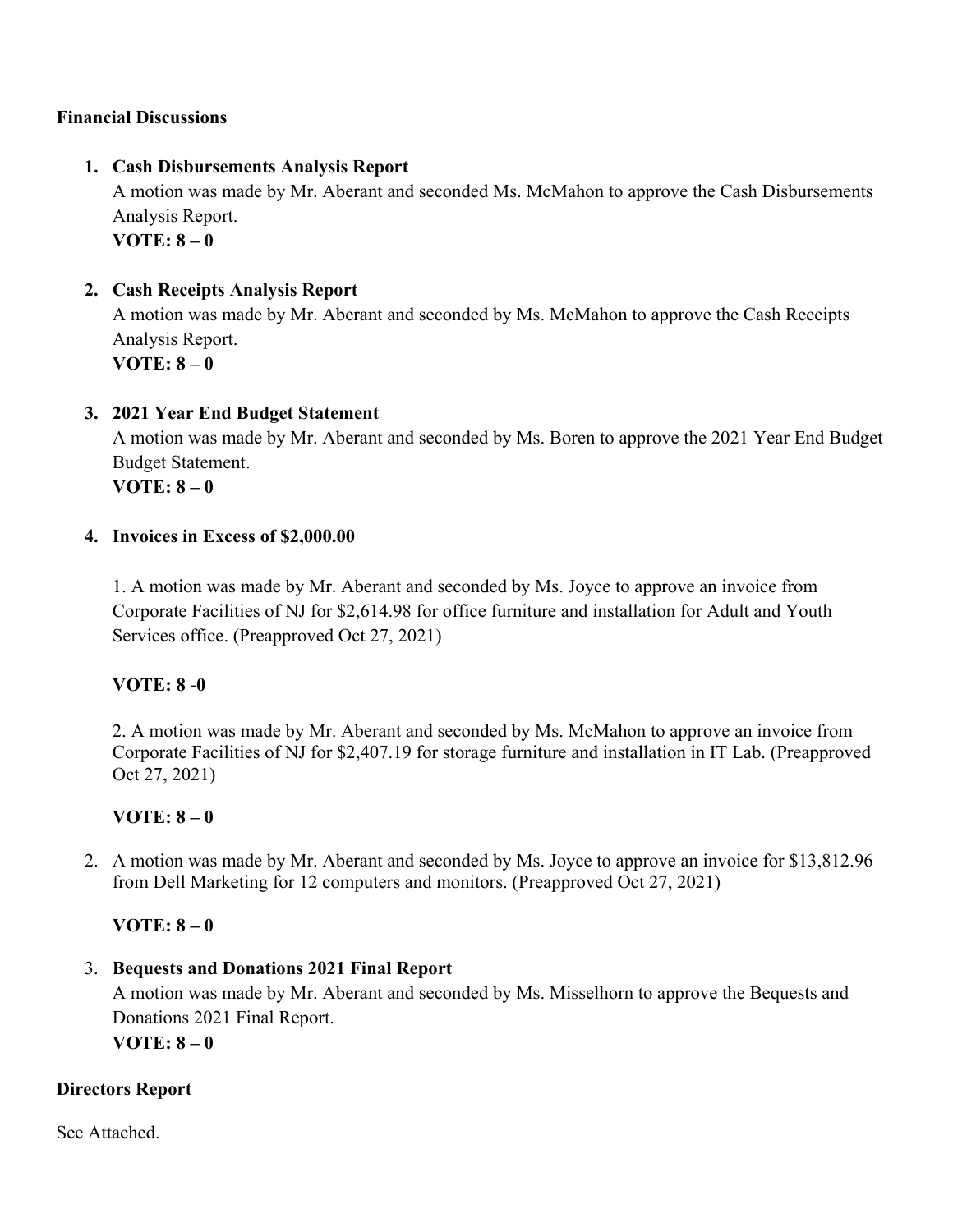## **Old Business**

None

## **New Business/Trustee Comments**

## **Study Room Policy**

A motion was made by Ms. Boren and seconded by Ms. Misselhorn to adopt the drafted Study room policy to be published on the Moorestown Library website.

**VOTE: - 8 – 0** *Draft attached*

## **Going Fine Free**

A fair number of the board members have watched the NJLA check-in regarding the advantages of going fine free. Those that have not yet watched it have agreed to watch it for further discussion. The board agrees at this point that we would like Ms. Serpico to proceed with gathering more information to present a detailed plan which will weigh the pros and cons and look at all aspects of what going fine free will mean for Moorestown Library. Ms. Serpico will re-share the link to the NJLA check-in with all board members.

## **2022 Budget**

Ms. Serpico presented the board with the 2022 Budget and salary schedules. Ms. Campbell was on hand to also answer questions. Ms. Joyce advised the board, with some input from Ms. Sprigel and Ms. Boren, that the subcommittee meeting was incredibly thorough and that their recommendation be to approve the budget as presented.

A motion was made at 7:48pm by Ms. Joyce and seconded by Ms. Boren to enter closed session in order to discuss the salary schedule for the 2022 budget. **VOTE: 8 – 0**

A motion was made at 8:03pm by Mr. Aberant and seconded by Ms. McMahon to leave closed session. **VOTE: 8 - 0**

## **Resolutions**

1. A motion was made by Ms. Sprigel and seconded by Ms. Joyce to adopt resolution 2022-1, as amended.

## **See attached**

Resolution to Adopt the 2022 Budget for the Moorestown Library

2. A motion was made by Ms. McMahon and seconded by Mr. Aberant to adopt resolution 2022-2, as amended.

## **See attached**

Resolution to Adopt the 2022 Salary Schedule for the Moorestown Library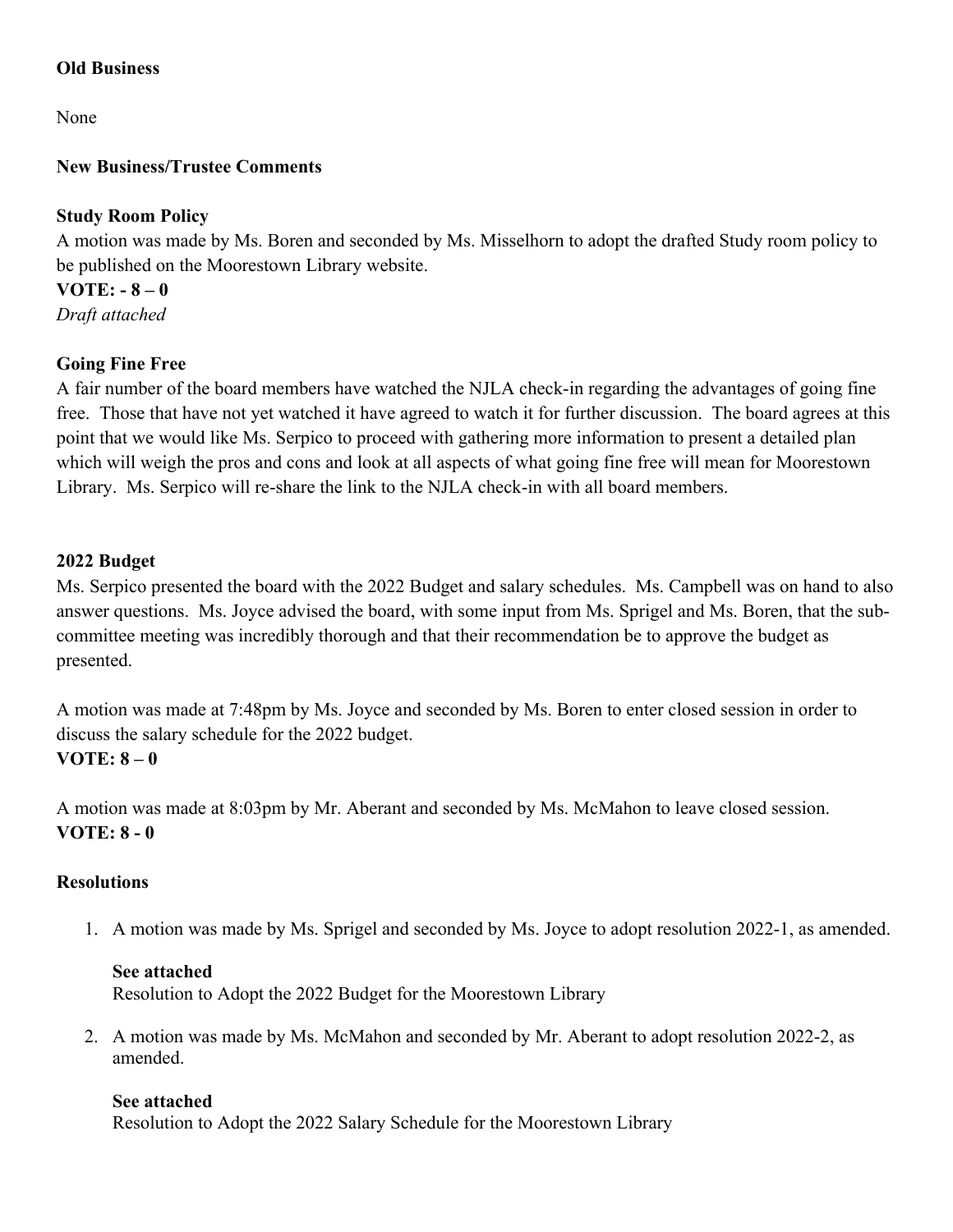3. A motion was made by Mr. Aberant and seconded by Ms. Misselhorn to adopt resolution 2022-3.

#### **See attached**

Resolution to Sell Surplus on Gov Deals

## **Public Comment / Trustees Comments None**

#### **Adjournment**

A motion was made to adjourn the meeting by Mr. Aberant at 8:13pm and seconded by Ms. Boren.

#### **VOTE: 8 - 0**

## **The next meeting is Wednesday, February 23, 20222 at 7:00pm.**

#### **FORMAL OFFICIAL ACTION MAY BE TAKEN ON ANY ITEM ON THE OFFICIAL ACTION AGENDA**

*If you require special accommodations, please contact the Library Director at (856) 234-0333 at least 24 business hours prior to the meeting so that appropriate accommodations may be made.*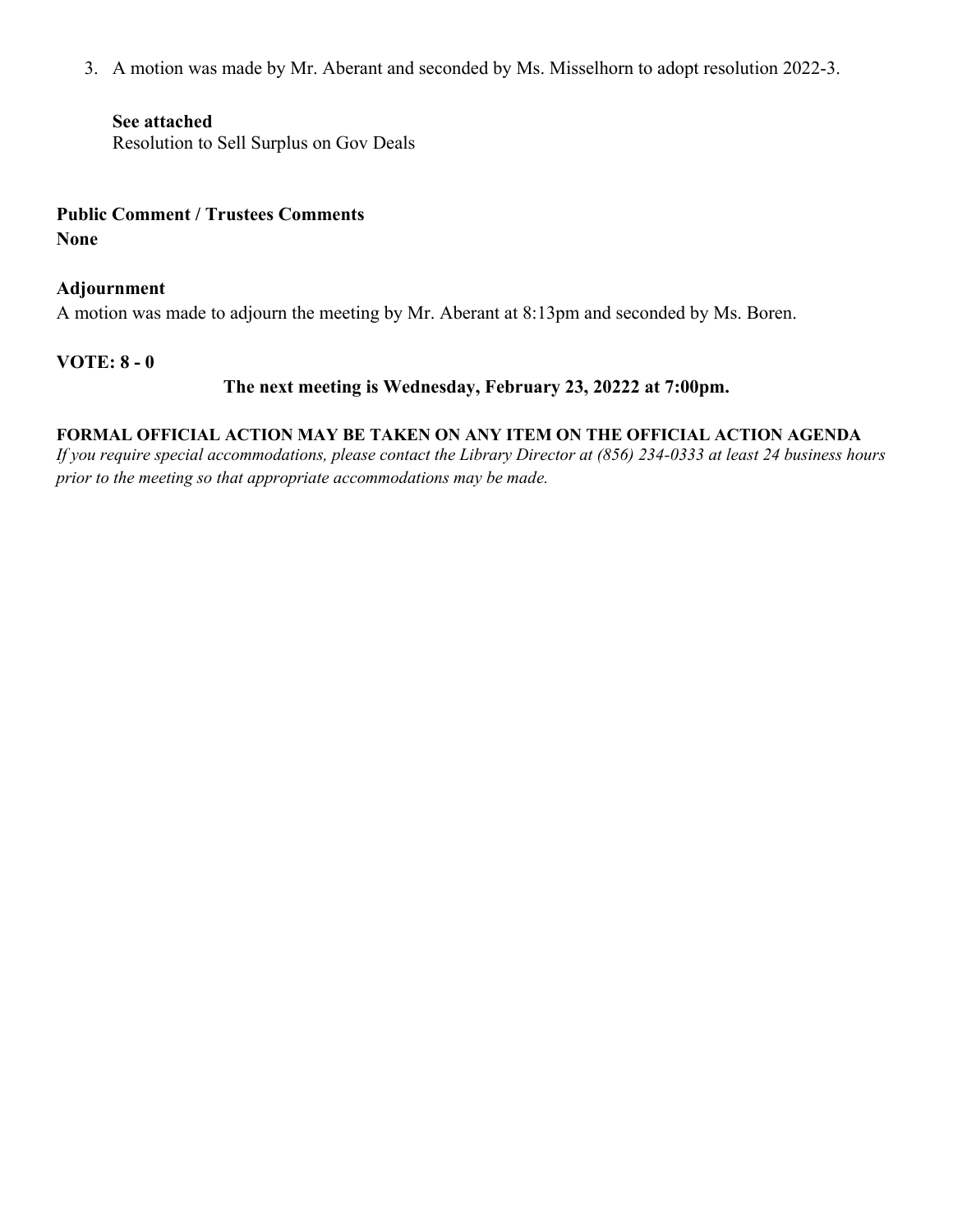#### Director's report

January 2022

2020 continued to be a challenging year due to pandemic limitations and staff shortages, but staff provided excellent service, resources and programs and patrons returned!

#### Library by the Numbers – 2021

Visitors: 77,350 (59,509 in 2020) Programs: 469 (464) and attendance: 13,489 (8,935) Card holders Active card holders (accounts that are not expired): 6,094 (6,578) New cards in 2021: 843 (493) Non-resident active card holders: 127 (37) New non-resident cards in 2021: 16 (16) Library users accessed internet (minus wireless): 2,725 (2,315) Items in the collection: 107,200 (118,232) Items borrowed, downloaded, or streamed: 123,329 (93,312) Physical items borrowed: 95,898 (66,855) Digital items borrowed: 26,465 (24,459) Overdrive: 10,627 (13,912) Hoopla: 7,406 (7,102) Book Flix: 3,465 (1,582) Teachables: 1,056 (933) True Flix: 2,272 (472) Tumblebooks: 297 (300) Kanopy: 1,342 (158 Oct-Dec) Online learning sessions: 966 (1,998 July-Dec) Lynda/LinkedIn Learning: 537 (1,619) Universal Class: 201 (185) Creative Bug: 228 (194) Weeding (items discarded): 12,680 (7,707) Virtual and in-person story time: 74 (90) sessions, 1,972 (1,781) attendees 2,273 Story Time Channel Views Summer reading: 660 (325) participants Volunteers: 147 (87) Volunteer hours: 927 (879) Social media followers- Facebook: 1,890 (1,681) and Instagram: 1,007 (361)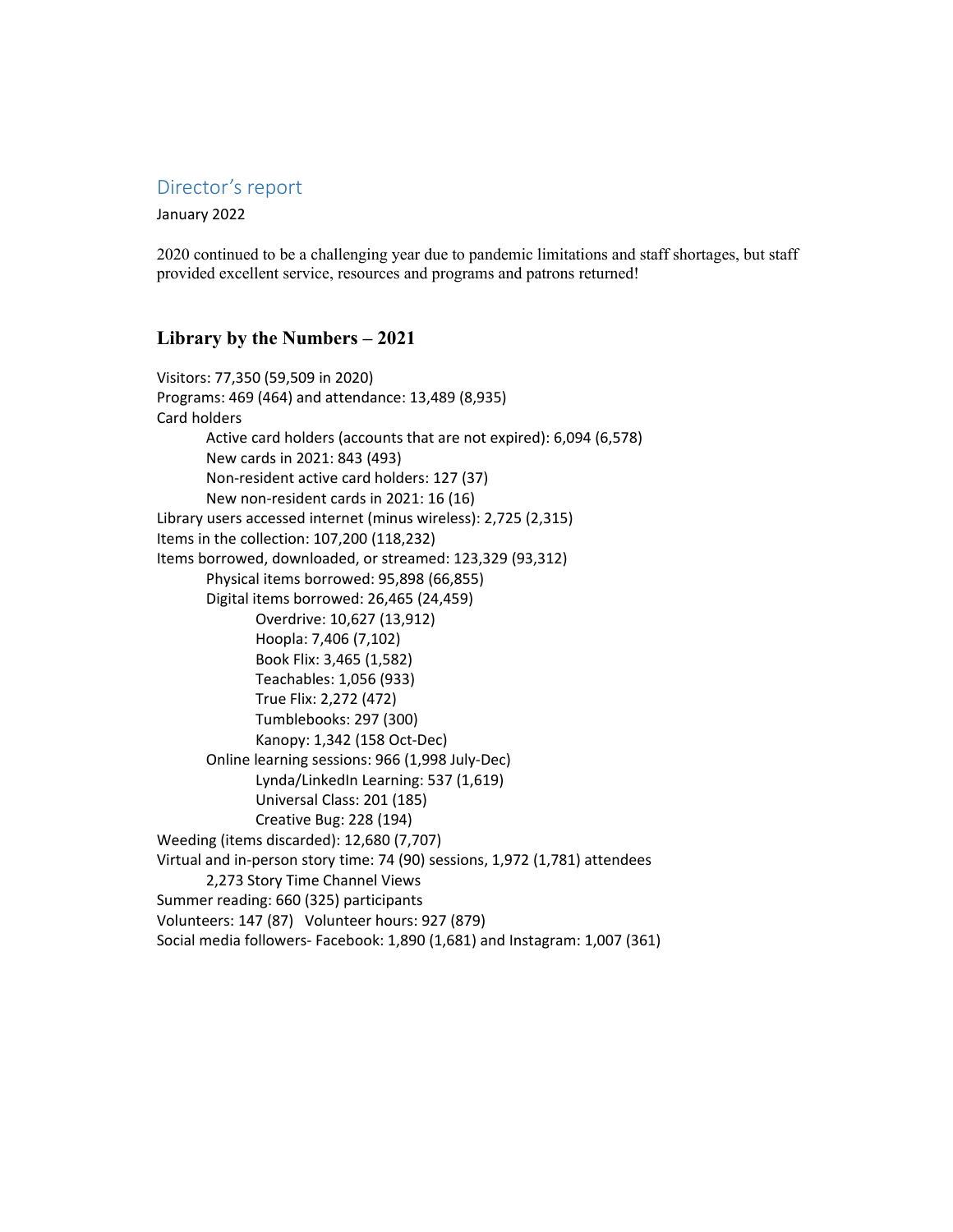## **Study Room Policy (Draft)**

*Approved (date)*

The Moorestown Library Study Rooms are intended for work for 1-2 persons.

Groups will adhere to the Library Patron Conduct Policy and keep noise levels consistent with the proper atmosphere of the Library. Any materials left in the room will be moved to Lost and Found at the Circulation Desk.

Users of the study room must clean up after themselves and leave the room in good condition. The person who reserved the room is responsible for the orderly conduct of the group and is liable for any damage to library property and/or equipment. Failure to abide by library rules and policies may result in termination of study room privileges.

Tables and chairs may not be moved into or removed from the study room without permission from staff. The door may not be blocked, and the window may not be covered. Children under the age of 14 are not permitted to use the study room without someone older than 14.

#### **Reservations:**

The patron reserving the room must be 14 or older and part of the group using the room. Use of the study room is limited to two hours per session. A group may sign up for one session per day. A canceled session does not count for that day. At the end of the session, if no other group has reserved the room, a group may reserve it for an additional session.

• Individuals using the study room without reserving it will be asked to leave.

• Reservations may be made in-person, through the library's website, or by calling the Reference Desk. Patrons will be asked to provide their name, email address, and the date and time they wish to reserve the room.

• Reservations may be made up to fourteen days in advance. A maximum of six advanced reservations may be made at once.

• Reserved rooms will be held 15 minutes beyond the reservation time. Patrons who are unable to keep their reservation are asked as a courtesy to contact the Reference Desk so that the room may be made available to others. Repeated no-shows may result in the loss of study room privileges.

- A vacated room will be considered abandoned after 15 minutes and assigned to the next group.
- The library reserves the right to assign the study room for library-sponsored programs or meetings.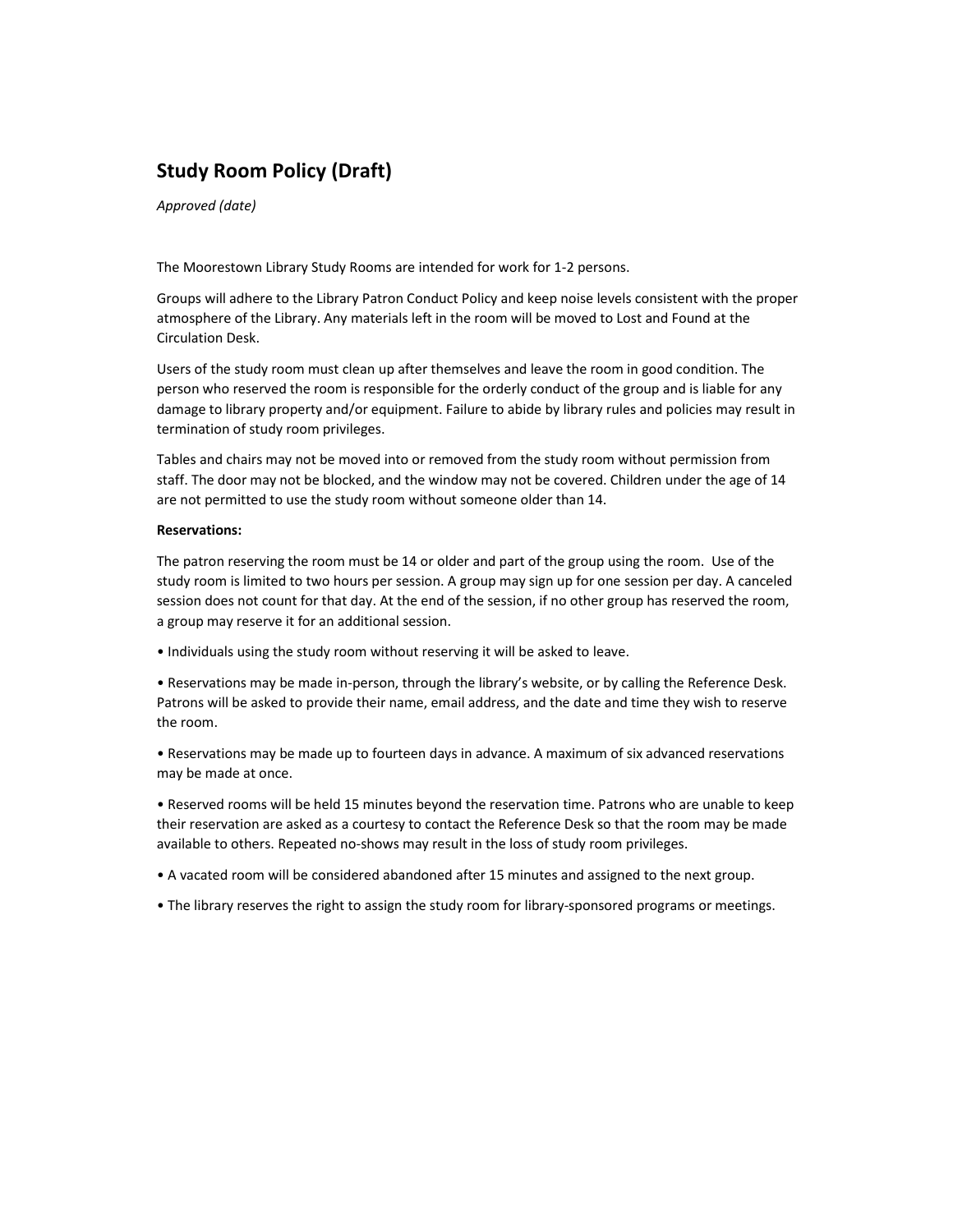#### **RESOLUTION NO. 2022-1**

#### RESOLUTION TO ADOPT THE 2022 BUDGET FOR THE MOORESTOWN LIBRARY BOARD OF TRUSTEES

BE IT RESOLVED, by the Moorestown Library Board of Trustees, County of Burlington, and State of New Jersey, that the 2022 budget be and is hereby approved.

I hereby certify that the within Resolution was adopted at the meeting of the Moorestown Library Board of Trustees held on January 26, 2022.

#### **BOARD OF TRUSTEES MOORESTOWN LIBRARY**

**DEANNE BERTINO, PRESIDENT** 

|                        | <b>MOTION</b> | <b>AYE</b> | <b>NAY</b> | <b>ABSTAINED</b> | <b>ABSENT</b> |
|------------------------|---------------|------------|------------|------------------|---------------|
| Deanne Bertino         |               | X          |            |                  |               |
| Jamie Boren            |               | X          |            |                  |               |
| Jackie Brownell        |               | X          |            |                  |               |
| Micki Ginsberg         |               |            |            |                  | х             |
| Carolyn Joyce          | 2nd           | x          |            |                  |               |
| Mary McMahon           |               | X          |            |                  |               |
| <b>Beth Misselhorn</b> |               | X          |            |                  |               |
| Christine Spirgel      | ×             | X          |            |                  |               |
| Kevin Aberant          |               | X          |            |                  |               |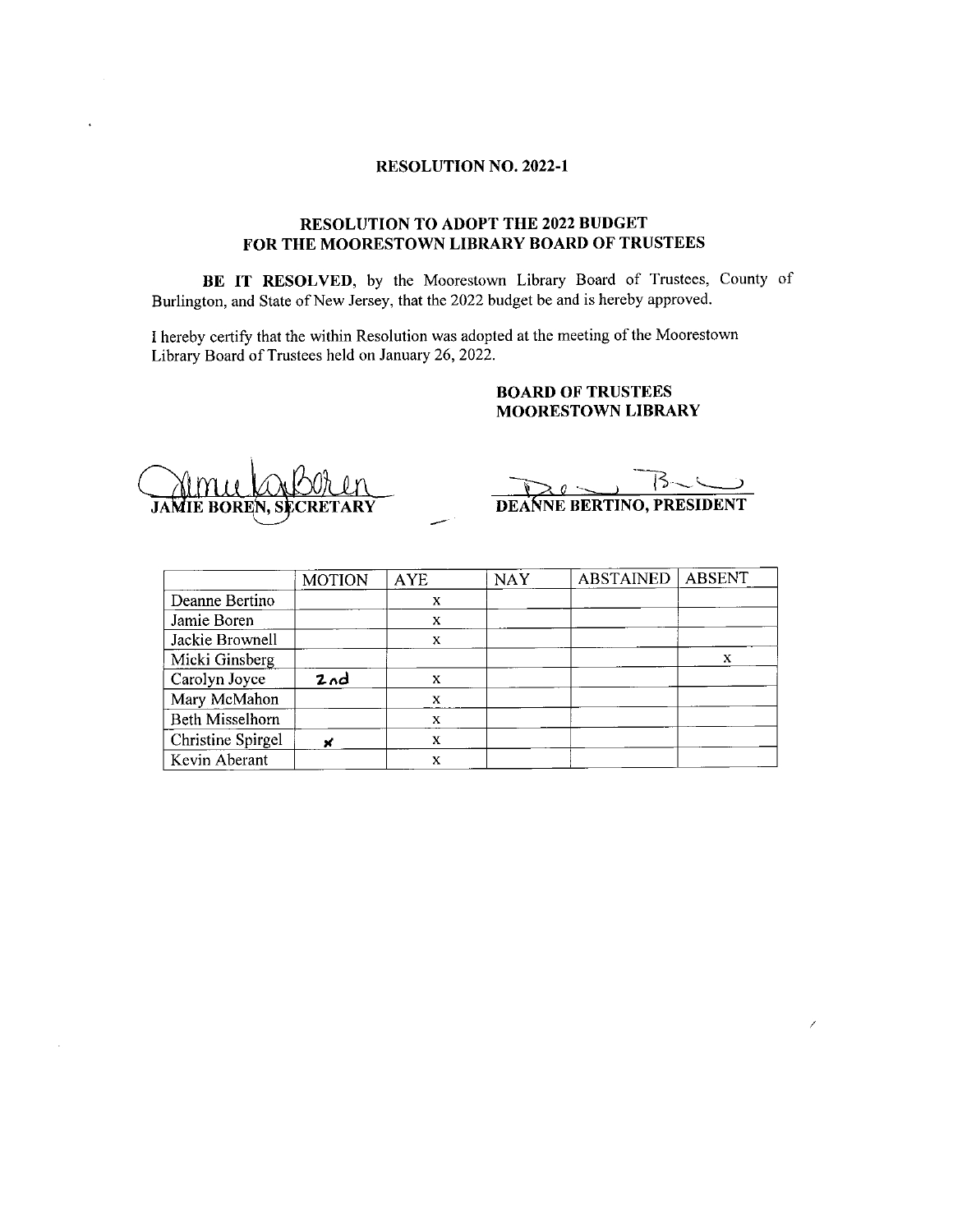#### **RESOLUTION NO. 2022-2**

#### RESOLUTION TO ADOPT THE 2022 SALARY SCHEDULE FOR THE MOORESTOWN LIBRARY BOARD OF TRUSTEES

BE IT RESOLVED, by the Moorestown Library Board of Trustees, County of Burlington, and State of New Jersey, that the 2022 salary schedule be and is hereby approved.

I hereby certify that the within Resolution was adopted at the meeting of the Moorestown Library Board of Trustees held on January 26, 2022.

#### **BOARD OF TRUSTEES MOORESTOWN LIBRARY**

**JAMIE BOREN, SECRETARY** 

DEANNE BERTINO, PRESIDENT

|                        | <b>MOTION</b> | <b>AYE</b> | <b>NAY</b> | <b>ABSTAINED</b> | <b>ABSENT</b> |
|------------------------|---------------|------------|------------|------------------|---------------|
| Deanne Bertino         |               | X          |            |                  |               |
| Jamie Boren            |               | x          |            |                  |               |
| Jackie Brownell        |               | X          |            |                  |               |
| Micki Ginsberg         |               |            |            |                  | X             |
| Carolyn Joyce          |               | X          |            |                  |               |
| Mary McMahon           |               | x          |            |                  |               |
| <b>Beth Misselhorn</b> |               | X          |            |                  |               |
| Christine Spirgel      |               | X          |            |                  |               |
| Kevin Aberant          | Znd           | X          |            |                  |               |